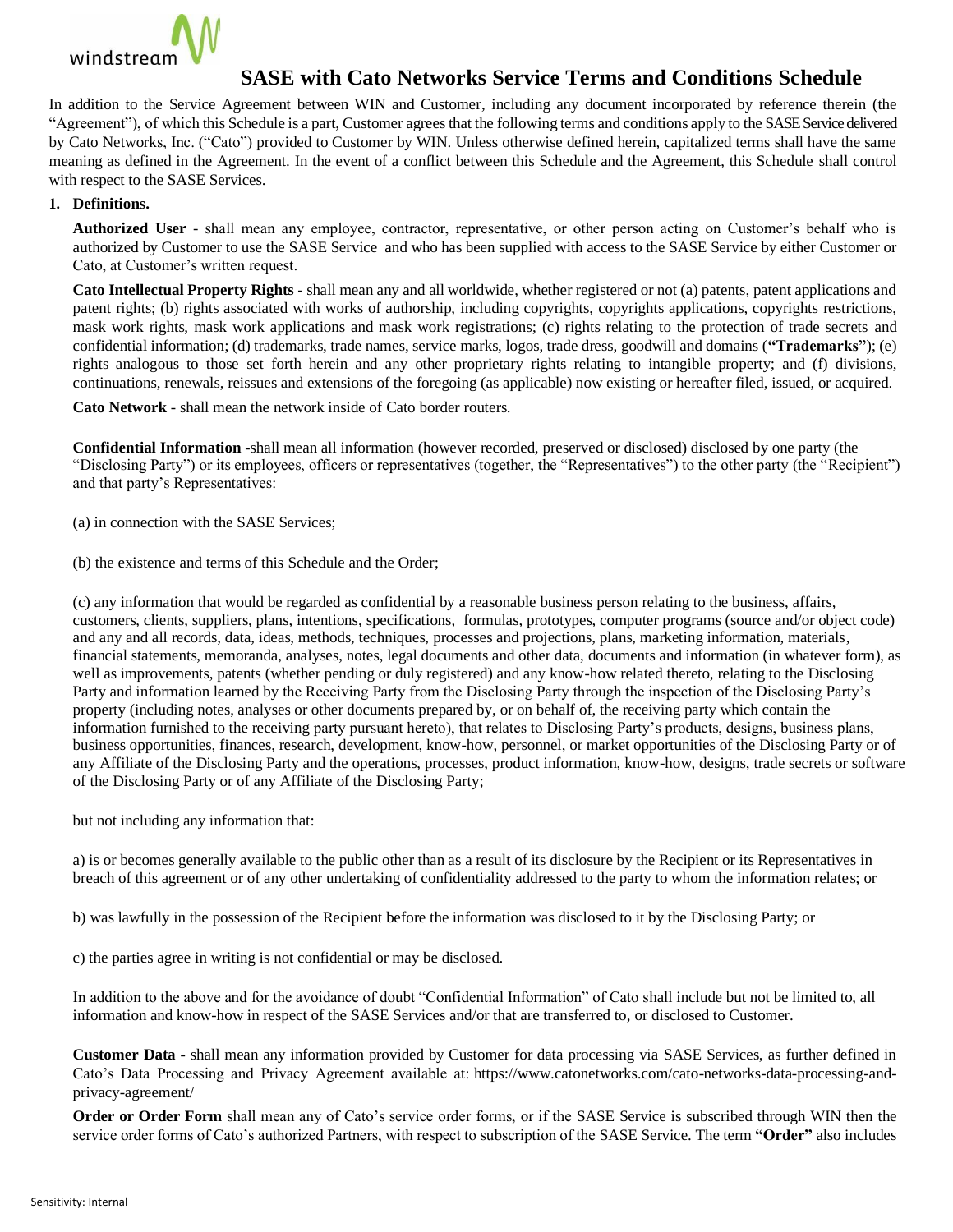any applicable renewal, upgrade or upsell you make to increase or upgrade your Scope of Use (as hereinafter defined).

**SASE Service** shall mean (i) the Cato proprietary software as a service (SaaS), known as the Cato Cloud, (ii) any software and/or services that are delivered to Customer under the Order on behalf of Cato or any software that is provided with the Equipment; (iii) all revisions, corrections, modifications, enhancements, improvements and/or updates and upgrades to the foregoing, and (iv) all related documentation included in the package and/or placed on Cato's World Wide Web site. SASE Services shall include the definition of Equipment where it is combined as a part of the SASE Service.

2. **Delivery**. Delivery dates for equipment provided as part of the SASE Service (hereinafter, the "Equipment") are estimates only and are not of the essence.

3. **Scope of Use**. Your Order will specify your authorized scope of use for the SASE Service, which may include: (a) the bandwidth volume per site; (b) the number of mobile users; and (c) other restrictions (as applicable, the "Scope of Use").

4. **Use of the SASE Service with Cato Networks Services and Equipment**. Customer may install any Equipment solely for the purposes of accessing and using the SASE with Cato Networks Service during the Term of the Agreement. Any equipment owned and installed by WIN as part of the SASE with Cato Networks Service remains the property of WIN; Customer may not sell, lease, abandon or give away the Equipment, allow anyone other than WIN or its third-party vendor to service the Equipment, or allow any third party to use the Equipment, other than on Customer's behalf in connection with its use ofthe SASE with Cato Networks Service. Customer agrees not to disable or defeat any capacity-limiting feature of the Equipment, or otherwise use the Equipment at a greater capacity rate than the rate contracted-for. Further, Customer agrees not to use the Equipment with any unsupported hardware or software or use the SASE with Cato Networks Service other than as prescribed by this Agreement and any supporting documentation or for any unlawful purpose.

5. **Customer Obligations and Limitations.** Customer will designate the Authorized Users, including the creation of usernames and passwords for such Authorized Users. Customer is solely responsible for maintaining the status of its Authorized Users and for all the activity of such Authorized Users and their use of the Account. Customer and its Authorized Users will maintain the confidentiality of all usernames, passwords, access, and account information under their control. Except to the extent caused by Cato's breach of this Agreement, including its obligations under Section 6 herein below (Confidential Information), Cato is not responsible for unauthorized access to the Account. Customer will contact Cato promptly if (i) Account information is lost, stolen, or disclosed to an unauthorized person; (ii) Customer reasonably believes that the Account has been compromised, including any unauthorized access, use, or disclosure of account information; or (iii) any other breach of security in relation to its passwords, usernames, access information, or Cato's SASE Service that may have occurred or is reasonably likely to occur.

In addition to the restrictions set out in Section 8 of WIN's Service Terms and Conditions (**WIN-Provided Software**) of the Agreement, Customer shall not (and shall not allow any third party to) (i) copy, reproduce, sell, license (or sub-license), lease, loan, assign, transfer, or pledge the SASE Services or any part thereof, or otherwise permit any third party to do any of the foregoing; (ii) modify, copy, display, disassemble, decompile, reverse engineer, revise or enhance or republish or create any derivative works or otherwise merge or utilize all or any part of the SASE Services with or into any third party materials or components or attempt to access or discover the Service's source code; (iii) place the SASE Service onto a server so that it is accessible via a public network or use the SASE Service for timesharing or for service bureau purposes; (iv) ship, transfer, or export the SASE Service or any component thereof or use the SASE Service in any manner prohibited by law, including without limitation to, sell, distribute, export or download SASE Services into (or to a national or resident of) Cuba, Iran, Iraq, Libya, North Korea, Sudan, Lebanon or Syria, or otherwise in violation of any export or import restrictions, laws or regulations of the U.S. or Israel or any foreign agency or authority. Customer agrees to the foregoing and warrants that it is not located in, under the control of, or a national or resident of any prohibited country or on any prohibited party list; (v) contest Cato's Intellectual Property Rights to the Cato IPR; (vi) use the Service that is installed on or embedded or included in any Equipment on any server or hardware other than the Equipment as delivered by Cato or its Partner; (vii) remove or add any labels, notices or logos to the SASE Services, (viii) perform any act or be responsible to any omission that is illegal, including, without limitation, those enforcing censorship, privacy, government authority restrictions, or by accessing any blocked services, or in Cato's discretion otherwise jeopardizes, destabilizes, interrupts or encumbers the SASE Services and/or Cato's Network or their servers and/or has a detrimental impact on Cato and/or Cato IPR and/or Cato's Network; (ix) transmit or upload any spam, viruses, spyware or other harmful, infringing, obscene, threatening, libelous, illegal, disruptive or destructive content, messages or files, or send or store worms, time bombs, Trojan horses or other harmful or malicious code, files, scripts, agents or programs; (x) access any SASE Service and/or its servers through or use with the SASE Services any unauthorized means, services or tools, including, without limitation, any data mining, robots, or similar automated means or data gathering and extraction tools, including, without limitation, in order to extract for re-utilization of any parts of the SASE Services; (xi) use the SASE Service for any purpose other than as permitted by this Agreement, including all Orders; (xii) directly or indirectly conduct any penetration testing (including to users' systems, network and/or servers) through or using the SASE Services and/or their respective connectivity or networks, unless (a) Customer performs such testing to their own systems and applications through no use of the SASE Service; (b) Customer notifies Cato about it 30 days in advance and in writing and (c) it is done solely as part of its legal and obligatory auditing processes to assure the operation of the SASE Service, or for its internal security verification requirements. Whether Customer has violated any of the limitations set forth in this Section shall reside within Cato's sole discretion. If Cato determines a violation has occurred, Cato shall notify Customer of the violation and Customer shall be required to cease the violation immediately. Cato may also determine in its sole discretion whether to suspend or block the Customer Account. Cato shall use such remedy if and when such violation represents an imminent threat to Cato's Network or if so directed by a court of competent authority. In such cases Cato will: (i) suspend the Account only to the extent reasonably necessary to prevent any harm to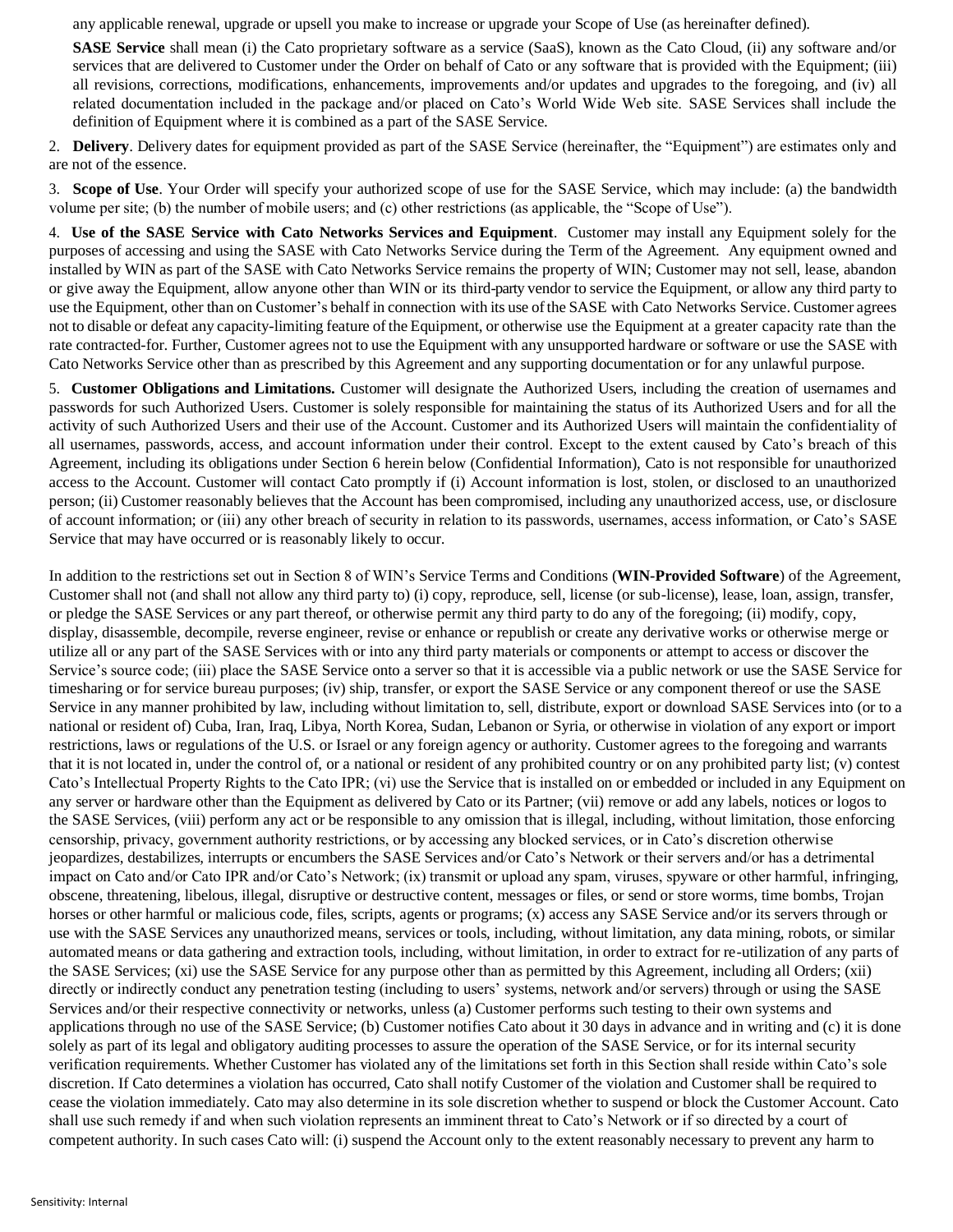Cato's Network; (ii) use its reasonable efforts to promptly contact Customer and give Customer the opportunity to promptly change the configuration of its server(s) accordingly and/or work with Customer to promptly resolve the issues causing the suspension of the Account; and (iii) reinstate any suspended part of the Account immediately after any issue as above-mentioned has been resolved, provided if Cato determines that any such violation was willful or is unable to be adequately remedied, it may immediately terminate this Agreement and/or any impacted Order without penalty upon notice to Customer.

Customer is solely responsible for acquiring and maintaining all of the hardware, software and services necessary to access and make use of the SASE Services, including paying all fees and other costs related to internet access. Customer shall use the SASE Services in accordance with the Cato's SASE Service documentation made available and/or provided by Cato, and as may be updated form time to time, and in compliance with the applicable operating instructions and all applicable laws and regulations and for no purpose other than as specifically authorized in the SASE Service documentation, including without limitation, Customer shall not use the SASE Service for the purpose of circumvention of government censorship, laws or regulations.

Customer is solely responsible for the accuracy, quality, integrity, legality, reliability and appropriateness of all Customer Data. Customer will enable and permit Cato (and/or its third party contractors) to process Customer Data, which includes network traffic including traffic data and URL(s), IP address(es) used in connection therewith to support the Services, all in accordance with Cato's Data Processing and Privacy Agreement available at: [http://www.catonetworks.com/cato-networks-data-processing-and-privacy-agreement;](http://www.catonetworks.com/cato-networks-data-processing-and-privacy-agreement) (the "Cato's Data Processing Agreement") and Cato's Privacy Policy located at:<http://www.catonetworks.com/privacypolicy> (the "Privacy Policy").

Customer will comply with all applicable privacy laws and regulations (including all registration and notice requirements), inclusive of the Cato Data Processing Agreement and the Privacy Policy; and Customer will obtain all applicable consents required by law for data processing by Cato of personal information submitted by Customer, if any.

6. **CONFIDENTIAL INFORMATION -** The Recipient agrees and acknowledges that all Confidential Information it obtains from the Disclosing Party constitutes the confidential property of the Disclosing Party if it is identified as confidential at the time of disclosure or should be reasonably known by the Recipient to be Confidential Information due to the nature of the information disclosed and the circumstances surrounding the disclosure. The Cato SASE Services, pricing, technical information and other code, data, business or financial information of any type (including, without limitation, Cato's plans for new or enhanced products and services) provided by Cato will be deemed trade secret and Confidential Information of Cato without any marking or further designation.

The Receiving Party may use or make copies of the Confidential Information of the Disclosing Party only to the extent reasonably necessary for purposes of this Agreement. The sharing of Confidential Information hereunder shall be "as is" without warranty and conveys to the Receiving Party no rights in or to such Confidential Information. The Receiving Party will protect the confidentiality of the Disclosing Party's Confidential Information in the same manner that it protects the confidentiality of its own similar information, but in no event using less than a reasonable standard of care. The Receiving Party will restrict access in the Confidential Information to those of its personnel (including such personnel employed by its Affiliates, contractors, agents and legal and financial professionals) and subcontractors engaged in the performance, management, receipt or use of the SASE Service under this Agreement, or otherwise necessary in connection with its performance of all obligations under this Agreement, provided that such parties are bound by obligations of confidentiality at least as restrictive as the terms of this Agreement.

Notwithstanding the above provisions of this Section 6, a party may disclose Confidential Information to the extent required by law, by any governmental or other regulatory authority, or by a court or other authority of competent jurisdiction provided that, to the extent it is legally permissible to do so if: a.) it gives the other party as much notice in writing of this disclosure as possible; b.) to the extent required to disclose, discloses only that portion of the Confidential Information legally required; and c.) where notice of disclosure is not prohibited by law, and is given in accordance with this Section 6, it provides reasonable cooperation upon the Disclosing Party's request in either disputing the request or seeking an appropriate protective order, or similar relief, to the protect the disclosure of such Confidential Information.

Receiving Party will return or destroy the Disclosing Party's Confidential Information in its possession upon request by the Disclosing Party, and upon the expiration or other termination of this Agreement, provided the Receiving Party may retain the Confidential Information of the Disclosing Party by agreement or if required under applicable law. Each party may retain copies of the other party's Confidential Information required for compliance with its recordkeeping or quality assurance requirements (subject to the terms of this Agreement and all confidentiality requirements herein for the length of such retention).

The Recipient acknowledges that disclosure of Confidential Information would cause substantial harm to the Disclosing Party that could not be remedied by the payment of damages alone and therefore that upon any such disclosure by the Recipient will be entitled to appropriate equitable relief in addition to whatever remedies it might have at law.